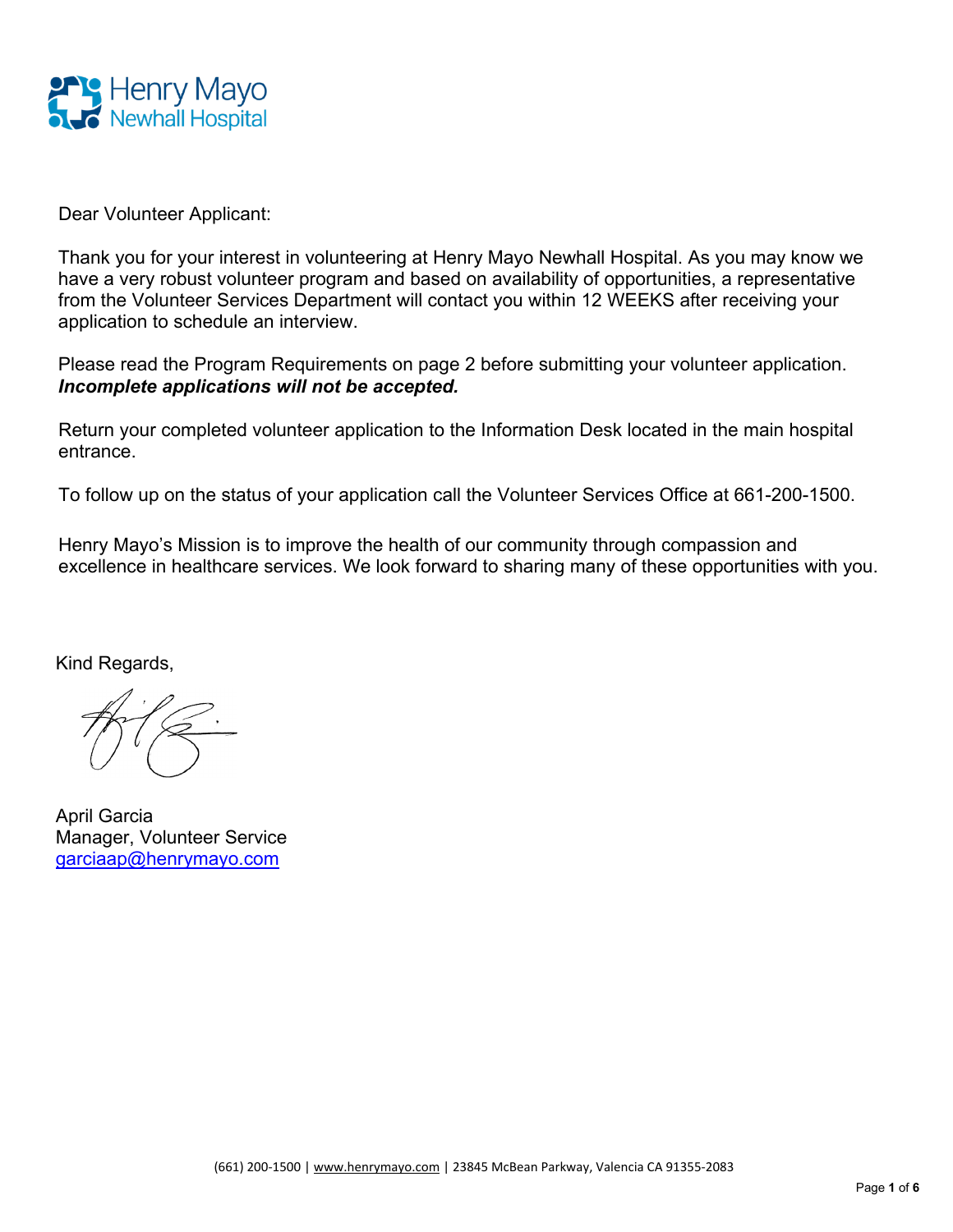#### **Program Requirements**

*After submitting your application, you will be contacted within 12 weeks after receiving your completed application to schedule an interview. Be advised, we do not offer short term internships, shadowing opportunities nor is volunteering a stepping stone for employment.* 

In order to maintain the quality of our volunteer program volunteers must meet the listed requirements:

- Adult/College volunteers are defined as high school graduates 18 years and older and required to complete a background check.
- Teen volunteers are to be no younger than 15 years of age with an academic standing of 3.0 GPA or higher.
- **Purchase a one or two piece uniform.**
- **Dedicate to a 200 hour service commitment over the course of one year or more.**
- **Commit to one four hour shift one day a week.**
- Attend a three hour New Volunteer Orientation.
- Participate in ongoing required training.
- Complete initial Health Screening Form given at the time of interview.
- Comply with HMNH Health Screening Policies and Procedures including all mandated annual testing and vaccinations.

#### **Volunteer Service Opportunities**

**Gift Shop** *All profits from the Henry Mayo Gift Shop contribute to the Auxiliary's pledge toward Patient Care Services.* The Henry Mayo Gift Shop is open seven days a week and it is a great opportunity to gain retail experience. It requires strong customer service skills while assisting with purchase transactions, product merchandising, gift wrapping and hospital-wide delivery.

#### **Waiting Room Representatives**

Provide information, support, and help to family members and visitors while in the waiting room area. As a volunteer, you can offer the visitors coffee, water and reading material while fostering a peaceful atmosphere.

#### **Art and Music for Healing**

The art and music volunteers assist in the relaxation of patients and visitors through art and playing music with soft string instruments. They are both used as therapeutic tool to help facilitate patients in achieving positive health effects.

#### **Central Supply**

Prepare supplies for sterilization, clean and restock supply shelves, deliver supplies throughout the hospital, sticker items, date trays and peel packs, and log orders from floors.

#### **Clerical Support**

Clerical support is needed in numerous departments throughout the hospital. Tasks can vary from answering telephones, data entry, document scanning, distributing mail, filing and other various tasks as needed.

#### **Emergency Department**

Assist staff with nonprofessional tasks and act as a liaison between patients and visitors. Tasks include assisting with patient transportation needs, stock supplies, deliver lab specimens, assist with telephone calls, stock and assist with room turnover between patients.

#### **Floor Service/Nursing Unit Volunteers**

Assist staff with various tasks which include: answer patient call lights at the nurses' stations, make rounds to patient rooms, fill water pitchers, deliver specimens to the Lab, pick up supplies, assist with room turnover, and various clerical tasks as needed.

#### **Patient Visitation**

Patient visitation volunteers work as a vital network to make the patient's hospital stay as pleasant as possible. Volunteers make rounds and visit with patients supplying them with reading material, activity sheets and other various requests.

#### **Women's Unit and Neonatal Intensive Care Unit**

Assist the nursing staff in caring for the mothers of newborns. Deliver meal trays, answer patient call lights at nurses' station, fill water pitchers, pick up supplies as needed, prep baby cribs, and various clerical tasks as needed.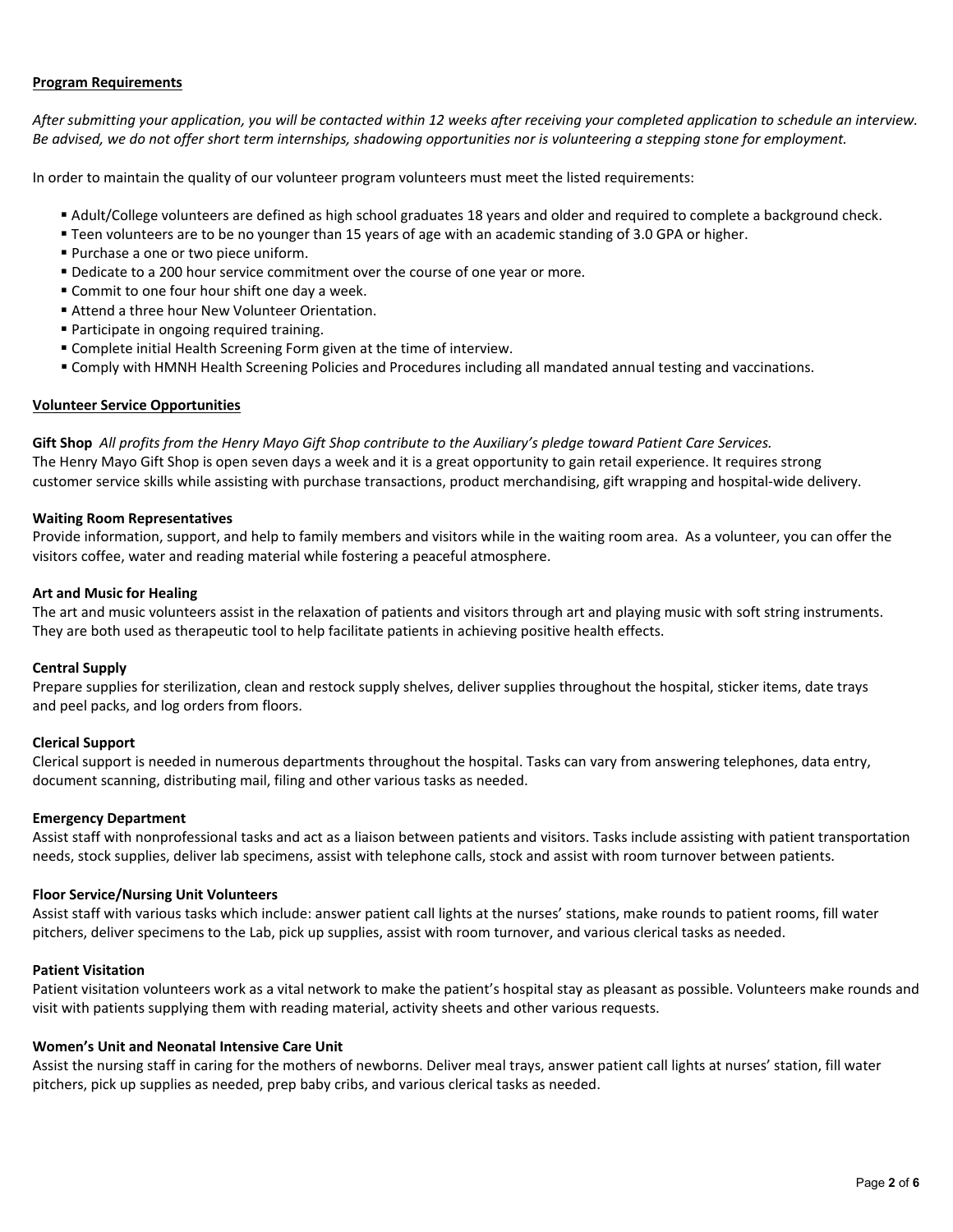# **PPP Henry Mayo**<br> **AJS** Newhall Hospital

| <b>VOLUNTEER APPLICATION</b>                                             |             |       |                |      |
|--------------------------------------------------------------------------|-------------|-------|----------------|------|
| <b>ADULT</b><br><b>COLLEGE</b>                                           | <b>TEEN</b> | Date: |                |      |
| First Name:<br>Miss Ms. Mrs. Mr.                                         | Last Name:  |       |                |      |
| Address:                                                                 |             | City: |                | Zip: |
| Home Phone:                                                              | Cell Phone: |       |                |      |
| Email:                                                                   |             |       | Date of Birth: |      |
| Are you currently employed?<br>If yes, please complete information below |             |       |                |      |
|                                                                          |             |       |                |      |

| Employer:          | Address: |
|--------------------|----------|
|                    |          |
|                    |          |
| <b>Job Duties:</b> |          |
|                    |          |
|                    |          |

| Have you volunteered before?   | If yes, please complete information below |  |  |
|--------------------------------|-------------------------------------------|--|--|
| <b>Volunteer Organization:</b> | Address:                                  |  |  |
| <b>Volunteer Duties:</b>       |                                           |  |  |

| Are you retired? | If yes, what is your retired occupation? |
|------------------|------------------------------------------|
|                  |                                          |

| <b>EMERGENCY CONTACT INFORMATION</b> |             |               |                    |      |
|--------------------------------------|-------------|---------------|--------------------|------|
| Name:                                |             | Relationship: |                    |      |
| Address:                             |             | City:         |                    | Zip: |
| Home Phone:                          | Cell Phone: |               | Work Phone:        |      |
| Name:                                |             | Relationship: |                    |      |
| Address:                             |             | City:         |                    | Zip: |
| Home Phone:                          | Cell Phone: |               | <b>Work Phone:</b> |      |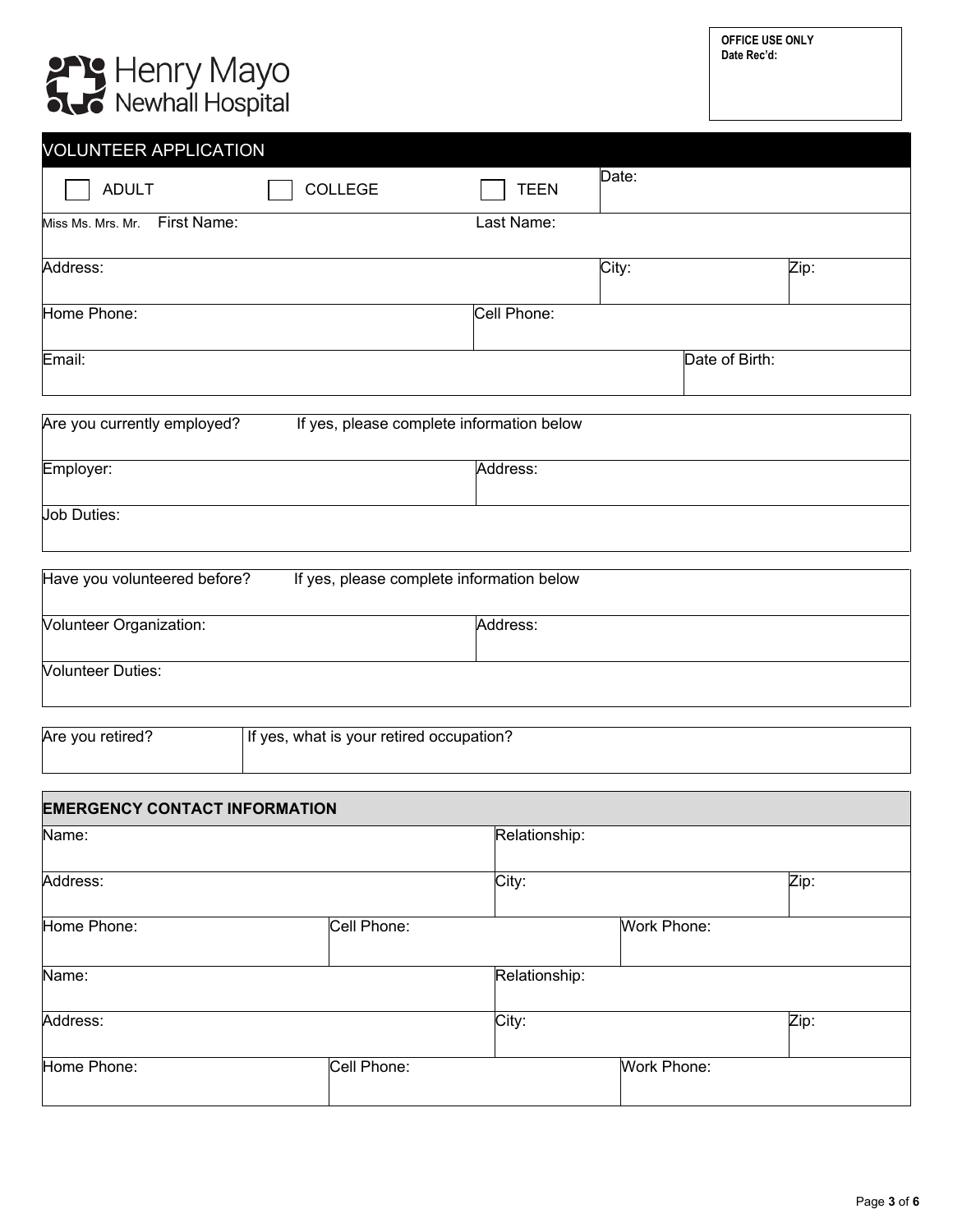| <b>EDUCATION</b>                         |                |                  |
|------------------------------------------|----------------|------------------|
| Name of High School currently attending: | Current Grade: | Graduation Year: |
| Name of College currently attending:     |                |                  |
| Specialized Education or Training:       |                |                  |

## **SPECIAL SKILLS OR EXPERIENCE**

*Volunteers may assist staff in providing technical or recreational care for patients. Please indicate below the skills and or experiences you possess and would be willing to utilize in volunteering.* 

| <b>OFFICE AND TECHNICAL SKILLS</b> | <b>CREATIVE SKILLS</b>               | <b>OTHER SKILLS</b>                     |
|------------------------------------|--------------------------------------|-----------------------------------------|
| Accounting<br>$\Box$               | <b>Musical Instruments</b><br>$\Box$ | <b>Customer Service Experience</b><br>□ |
| <b>Computer Knowledge</b><br>□     | Drawing / Painting<br>□              | <b>Food Service Experience</b><br>□     |
| Filing<br>$\Box$                   | Sewing / Needle Work<br>□            | Bilingual<br>□                          |
| <b>Office Machines</b><br>П        | <b>Story Telling</b><br>Ω            |                                         |
| <b>Reception Skills</b><br>$\Box$  | П                                    | Г                                       |
| Telephone<br>$\Box$                | П                                    | П                                       |
| <b>Typing</b><br>ш                 | П                                    |                                         |

## **VOLUNTEER AVAILABILITY**

*Indicate the day of the week and shift you prefer. Please check three options: (1st choice, 2nd choice, 3rd choice). This information will help determine the possible openings that may be available at the time of interview.*

| <b>Shift</b>                   | <b>Monday</b> | <b>Tuesday</b> | Wednesday | <b>Thursday</b> | <b>Friday</b> | <b>Saturday</b> | <b>Sunday</b> |
|--------------------------------|---------------|----------------|-----------|-----------------|---------------|-----------------|---------------|
| 8am – Noon                     |               |                |           |                 |               |                 |               |
| Noon - 4pm                     |               |                |           |                 |               |                 |               |
| $4pm - 8pm$                    |               |                |           |                 |               |                 |               |
| $8pm - 12am$<br><b>ED ONLY</b> |               |                |           |                 |               |                 |               |

How did you learn about our volunteer program?

Why are you interested in volunteering at HMNH?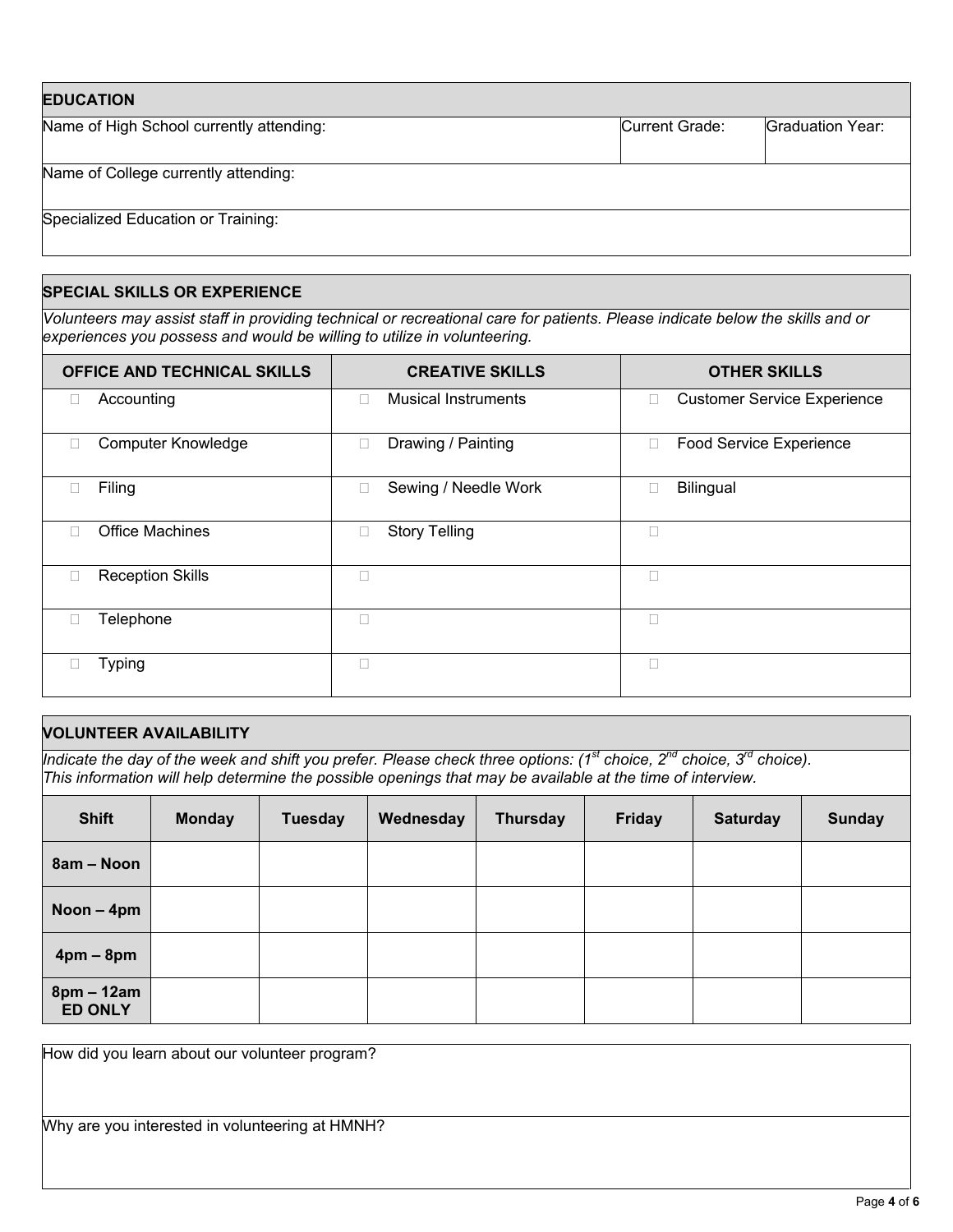| LIST NAMES OF FRIENDS AND / OR RELATIVES VOLUNTEERING OR EMPLOYED AT HMNH |               |             |  |
|---------------------------------------------------------------------------|---------------|-------------|--|
| Name:                                                                     | Relationship: | Department: |  |
| Name:                                                                     | Relationship: | Department: |  |

| <b>REQUIRED DOCUMENTS</b> |                                |  |
|---------------------------|--------------------------------|--|
| Adult / College Applicant | 1 Letter of Recommendation     |  |
| Teen Applicant            | 1 Teen Reference Form (page 6) |  |

### **APPLICANT'S STATEMENT**

Print Applicant Name:

- I certify that the answers given by me to the foregoing questions and statements are true, correct, and without omissions. I understand that providing false or misleading information may disqualify me from further consideration as a volunteer and may result in my immediate termination even if resolved at a later date.
- I authorize representatives of Henry Mayo Newhall Hospital to investigate and or verify the foregoing information, and any other information, which might assist them in determining my qualifications for volunteering. I release HMNH and my former employers, and all others from liability from damage that may result from such investigation, if upon, such investigation, anything contained in this application is found to be untrue. I further agree to comply with the policies and procedures, as well as safety practices in all areas of HMNH.
- I understand that my volunteer status may be terminated at any time for failure to comply with HMNH policies, procedures, and safety practices including those of the Volunteer Services Department, for absence without notification, for reasons of unsatisfactory attitude, work, personal appearance, and for any other circumstances which, in the judgment of HMNH would make my continued service as a volunteer contrary to their best interests.

| Signature of Applicant:                          | Date: |
|--------------------------------------------------|-------|
|                                                  |       |
| Print Parent/Guardian Name of Minor Applicant:   |       |
|                                                  |       |
| Signature of Parent/Guardian of Minor Applicant: | Date: |
|                                                  |       |